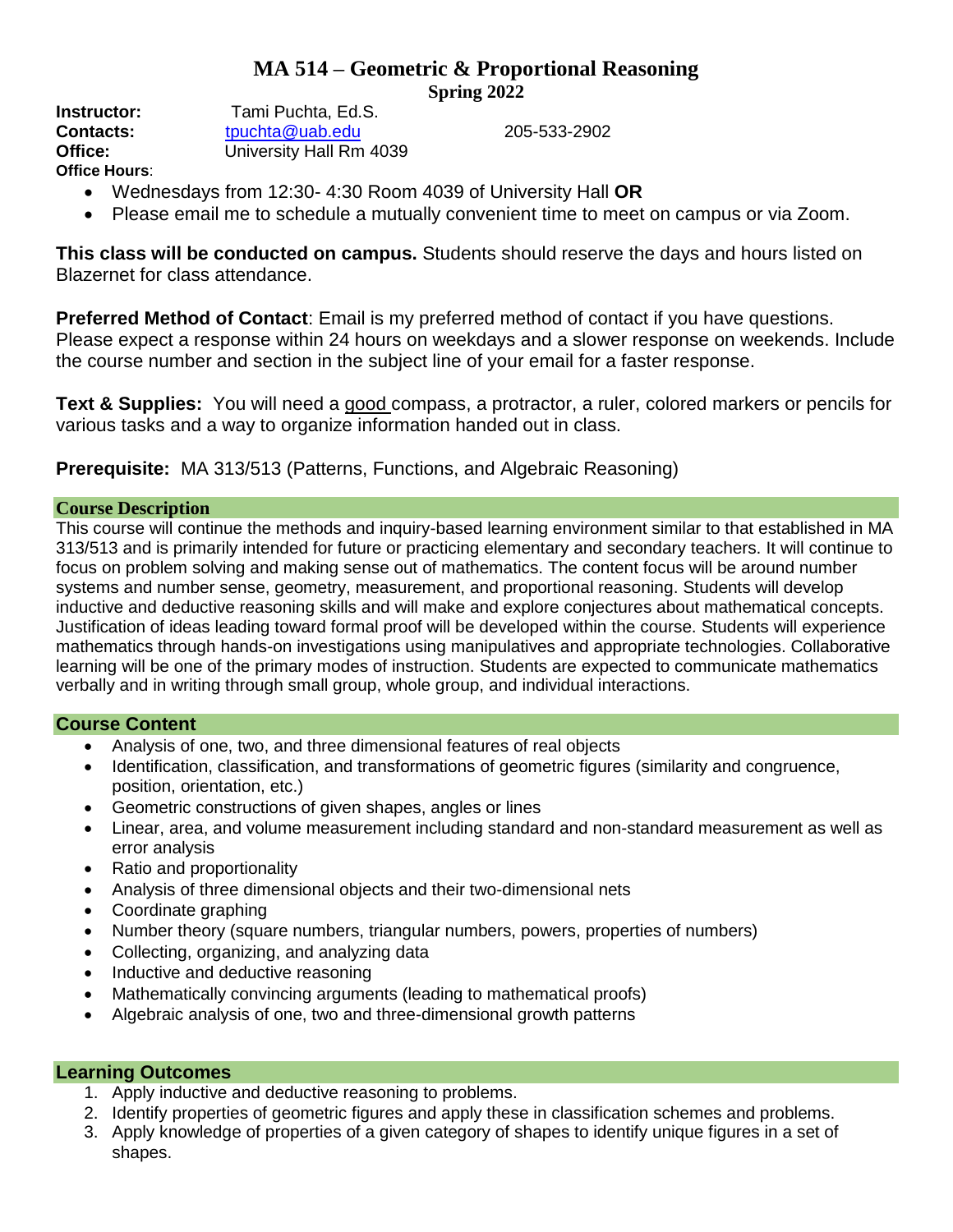- 4. Apply problem-solving strategies to a variety of problems.
- 5. Find the perimeter, area, and volume of standard (polygonal) and non-standard regions/objects.
- 6. Apply measurement skills using non-standard measures as well as the metric and English measurement systems.
- 7. Demonstrate knowledge of concepts of number and number relationships, number systems, number theory, estimation, and computation in the context of problem solving.
- 8. Apply knowledge of ratio, proportions, similarity, and congruence in solving problems.
- 9. Apply transformations and the use of symmetry in solving problems.
- 10. Communicate mathematical ideas orally and in writing including making conjectures and expressing mathematically convincing arguments to justify claims.
- 11. Demonstrate the ability to interact within groups, and with the class as a whole, while demonstrating cognizance of working with students at different levels
- 12. Demonstrate a positive disposition toward persistence and reflection in doing mathematics.

One goal of this course is that you become mathematically powerful students and that you become *competent* and *confident* problem solvers. The content and experiences in this course will lead you toward this goal. My role as the instructor will be to guide and support you as *you* make sense of mathematics. True understanding will come when *you* make sense of a situation. My role is not to tell you everything about the subject, nor is it to answer all of the questions that will arise as you engage in problem solving. You will at times experience confusion and perhaps frustration. This is a natural part of the learning process. I will try to help *you* reflect and work your way out of confusion before your frustration becomes debilitating to your learning. Don't be afraid of wrong answers. Sometimes learning occurs by multiple attempts down wrong paths until you find a correct path.

#### **Course requirements**

- **1. Attendance and active participation in all sessions. Two or more unexcused absences will lower your final grade. Because active group participation is an essential component of this course**, **missing 25% of classes or more with unexcused absences will result in a grade of F for this course.**
- 2. Complete individual menus of problems, group tasks, and homework problems. If you must miss class, you are expected to complete any missed group work or tasks from the missed class. You may collaborate on solving the menu tasks. However, it is imperative that you are able to solve problems independently on the exam.
- 3. Complete article reviews and other readings. Full directions and expectations for these assignments will be on Canvas.
- 4. Complete an in-class Midterm Performance Assessment and a Final Performance Assessment
- 5. Develop a Mathematics Portfolio. Directions will be provided on Canvas.
- 6. Complete a long-term task that will be assigned at the beginning of the semester. A portion of this work will be submitted with Menu 2 and the remaining piece will be submitted with your Mathematics Portfolio near the end of the semester.
- 7. Have a positive and productive disposition toward yourself, your classmates, and mathematics. Be respectful of fellow classmates and the instructor as you share ideas.

#### **Evaluation**

Students earn their grade in the course as determined in the table below. Points accumulated will be recorded in CANVAS. Important due dates will be listed in CANVAS calendar.

| <b>Assignments</b>           | <b>Percent of</b><br><b>Final Grade</b> | <b>Percent</b><br><b>Earned</b> | Gra |
|------------------------------|-----------------------------------------|---------------------------------|-----|
| Math Menus (2)               | 20                                      | 92-100                          | A   |
| Participation/Attendance     | 10                                      | 82-91                           | B   |
| In-class Assignments*        |                                         |                                 |     |
| Article Reviews/Discussion   |                                         | 72-81                           |     |
| Midterm                      | 25                                      | 71 and below                    | F   |
| <b>Mathematics Portfolio</b> | 10                                      |                                 |     |
| Final                        | 27                                      |                                 |     |

| t of<br>Frade | <b>Percent</b><br><b>Earned</b> | Grade |
|---------------|---------------------------------|-------|
| 20            | 92-100                          |       |
| 10            | 82-91                           |       |
|               | 72-81                           |       |
| 25            | 71 and below                    |       |
| 10            |                                 |       |
| 27            |                                 |       |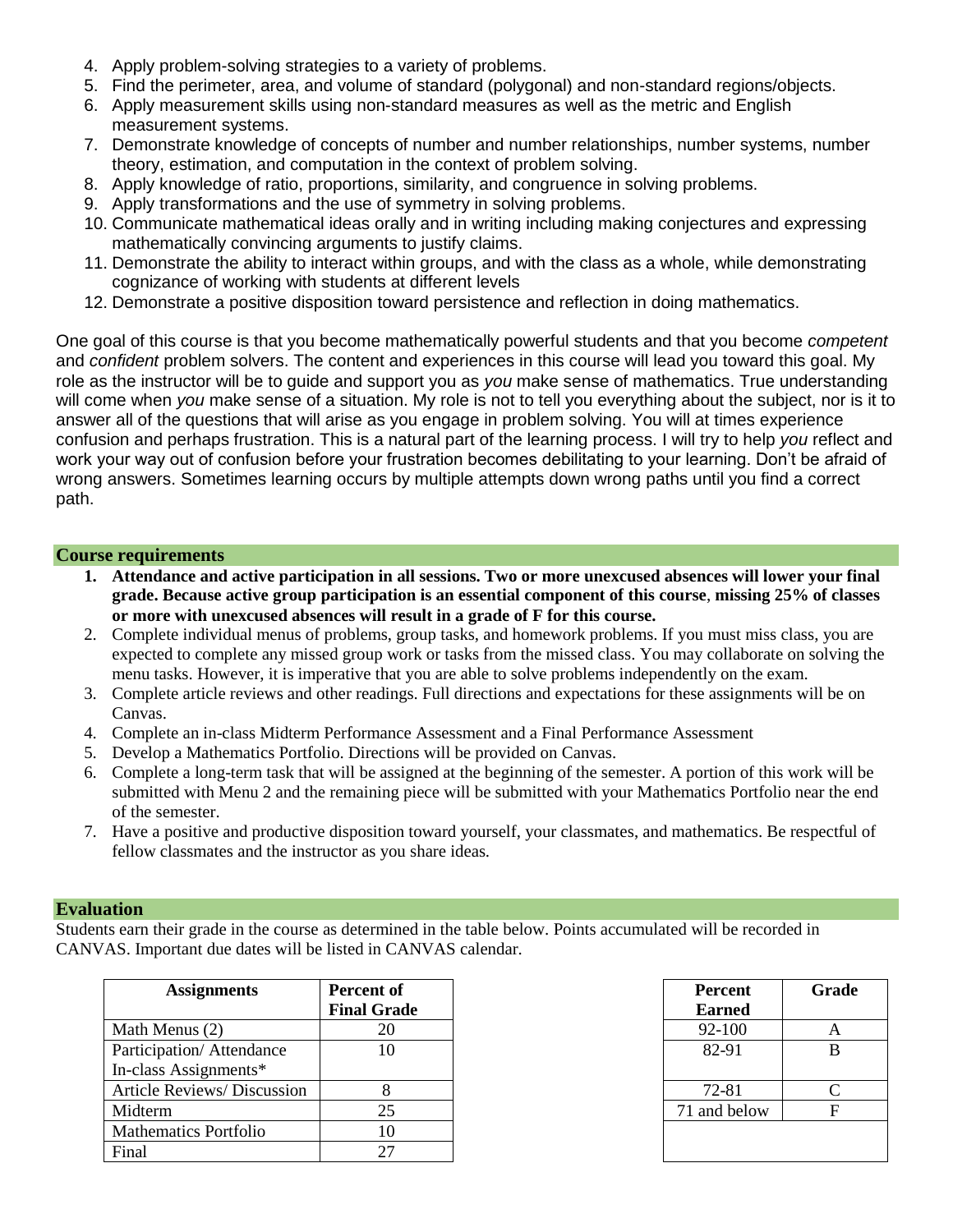### **Since group participation is an essential component of this course, missing more than 25% of classes with unexcused absences will result in a grade of F for this course.**

\*Item 2 recognizes those who put forth a maximum effort and demonstrate persistence in problem solving. The instructor will use her best professional judgment in awarding the 5% for this item based on a student's full participation in class activities, attempts at completion of challenging tasks, and may be influenced by a student's attempts or non-attempts at dessert items from the menu problems. Five percent will be awarded to students who have one or fewer absences (and make up the work for any absences), actively participate in all group and independent tasks, demonstrate persistence in pursuing challenging problems and tasks, show craftsmanship in solving problems and seek to extend their thinking on problems, show the ability to work independently on tasks, demonstrate the ability to work with others on tasks without providing too much assistance, complete all required tasks on the menus, and give good faith attempts on some of the desserts on the menus. If in the judgment of the instructor a student fails to meet all of the above, the instructor will assign a score between 0 and 5% with appropriate credit given for partial successes in meeting course goals. The instructor's decision here is based on her professional experience and is the final judgment on this item.

# **Course Policies**

#### **Withdrawal**

You are expected to be aware of official UAB withdrawal policies.

#### **Cell Phones and Other Devices**

Let me know in advance if there is an important reason for you to be accessible by phone during class. Please silence your cell phone so you can be fully present to the members of our class and your small groups. Other devices are not permitted in class unless otherwise approved by the instructor.

#### **Exams**

A make-up exam will be scheduled only when requested within the first two days of the term for a valid and verifiable reason or in case of an extreme emergency.

#### **Attendance and Tardiness/Early Departure Policy**

Attendance every day is expected and essential to success. Please be on time to class and let me know as soon as possible if it is necessary to miss class. **Class roll will be taken** at the beginning of each class period and recorded. Always sign in as documentation of your attendance and punctuality. Tardiness to class and early departures are disrespectful to the instructor and your classmates. It is your responsibility to talk with your peers regarding what you missed, ask classmates to turn in your assignments, etc. You will be held responsible for content during your absence**.** 

#### **Late Assignments/Revisions**

All assignments are due at the indicated/assigned due date and time in Canvas unless otherwise instructed. In the event the instructor will accept a late assignment, ten percent of the assignment grade will be deducted per day late. No revisions will be possible unless requested by the instructor. If the instructor requests a revision of an assignment, the grade you receive will be an average of the first and second attempts.

**Early Alert System (EAS)** - The EAS is designed to help students be more successful academically at UAB. If you receive an e-mail with EAS in the title, please open it, read it, and take advantage of the support that UAB offers to all students. UAB is committed to ensuring that students receive academic support and that students are aware of the resources available that will assist them in successfully completing their degree program.

#### **Academic Misconduct**

UAB Faculty expects all members of its academic community to function according to the highest ethical and professional standards. You are expected to be aware of, and rigorously adhere to, the UAB code of conduct with regard to academic honesty and inter-personal relations.

Academic dishonesty and misconduct includes, but is not limited to, acts of abetting, cheating, plagiarism, copying homework, fabrication, and misrepresentation. Candidates are expected to honor the UAB Academic Code of Conduct as detailed in the most current *UAB Student Catalog.*.